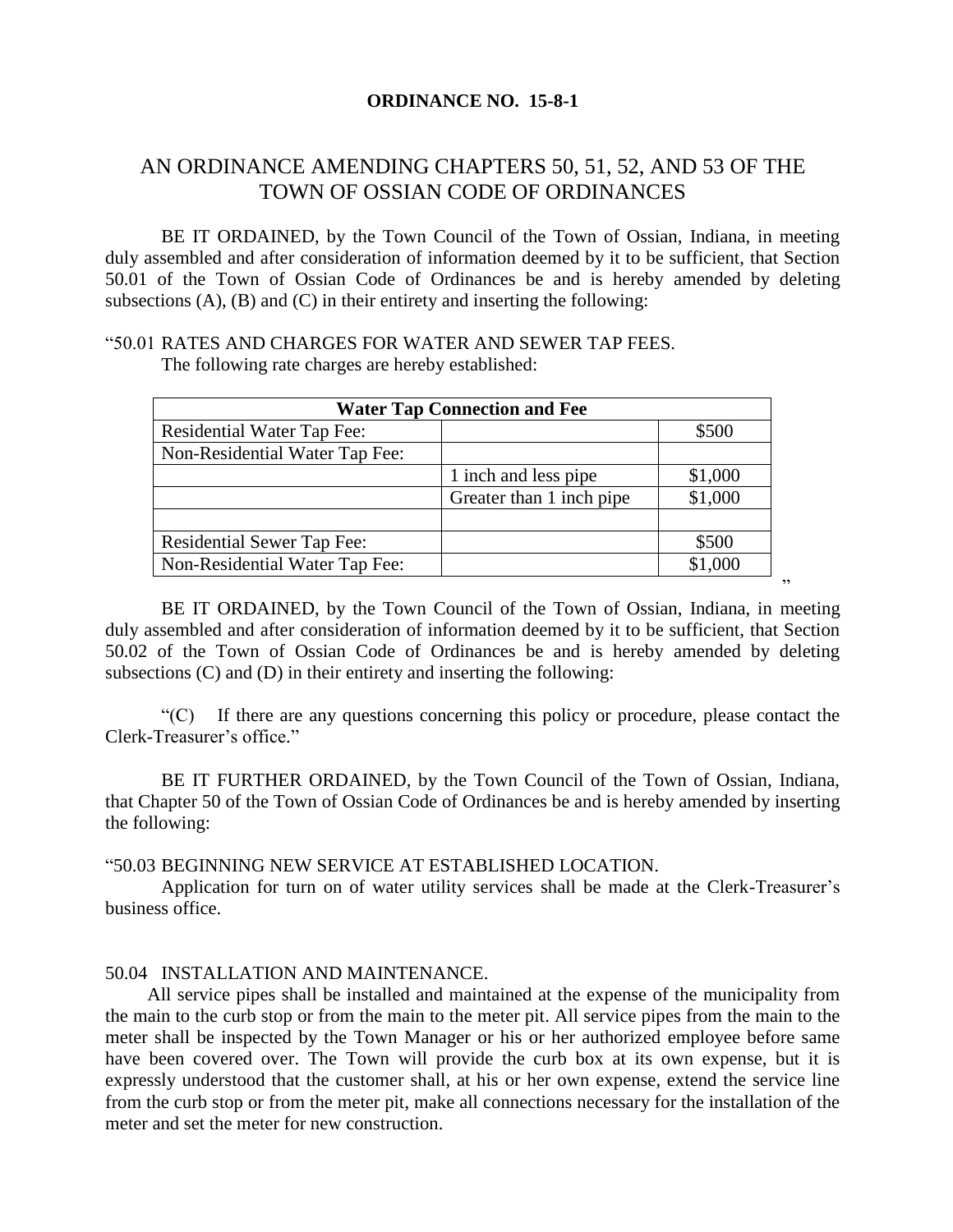#### 50.50 DAY TO DAY OPERATION.

(A) Customer is required to keep the surroundings around the meter clean, dry, and easily accessible to employees of the Ossian Utilities and to protect the same from freezing.

(B) No connection or alteration whatsoever shall be made ahead of the water meter whereby water may be released without passing through the meter. Should it become necessary, through the process of making repairs or alterations in the pipeline to which the meter is attached, to remove the meter a request shall be made to Ossian Utilities for the removal. Water utility service shall not be turned on again until after proper inspection is made by Ossian Utilities and the work is approved.

(C) It is expressly understood and agreed that the Ossian Utilities personnel shall have reasonable access to any meter.

#### 50.51 BILLING PROCEDURES.

(A) Bills for water utility services, storm water, waste water, and the collection of domestic solid waste, shall be sent to each owner or occupant of a dwelling unit monthly by the office of the Clerk-Treasurer on the first day of the month.

(B) The owners of properties served, which are occupied by tenants, may examine the collection records of the Town for the purpose of determining whether the rates and charges have been paid by the tenants, provided that an examination shall be made in the office which the records are kept and during the hours that the office is open for business.

(C) For the purpose of billing and collecting charges for water usage, water meters shall be read monthly and the customer shall be billed monthly provided; however, that Ossian Utilities shall have the option of estimating a customer's monthly water usage in the event that a meter reading cannot be taken for a particular month. If a customer's water usage is estimated, the bill shall be adjusted accordingly based upon the next actual meter reading.

(D) In the event that a customer requests a termination of water utility service, the meter shall be read on the date of the termination of services and billed accordingly. The final bill shall not be less than any minimum charge established by ordinance or policy adopted by the Ossian Utilities.

(E) All bills shall be paid on or before the due date indicated on the billing. Any payment not received on or before the due date shall be subject to a late fee assessed in accordance with ordinances or policies adopted by the Ossian Utilities.

### 50.52 DEPOSIT FOR SERVICES.

(A) Except as provided in subsections (E) and (F) below, utility services may not be commenced or reinstated until the applicable meter deposit in (B) or (C) below, any then remaining delinquent bills, and any reconnection fee, have been paid in full.

(B) A \$75 meter deposit shall be paid against the account of a customer, who is an owner of record of the property located at the service address, as a part of each application for utility services submitted to the Town.

(C) A \$150 meter deposit shall be paid against the account of a customer who is not an owner of record of the property located at the service address, as a part of each application for utility services submitted to the Town.

(D) Deposits shall be held, without interest, and upon a termination of service to that applicant, applied against the connection's account obligations to Ossian Utilities, with any then remaining balance refunded to that customer, in accordance with the requirements of applicable authority.

(E) Deposit Waived. The deposit required under subsection (B) or (C) above shall be waived for a current Ossian Utilities customer who applies for utility services at a new service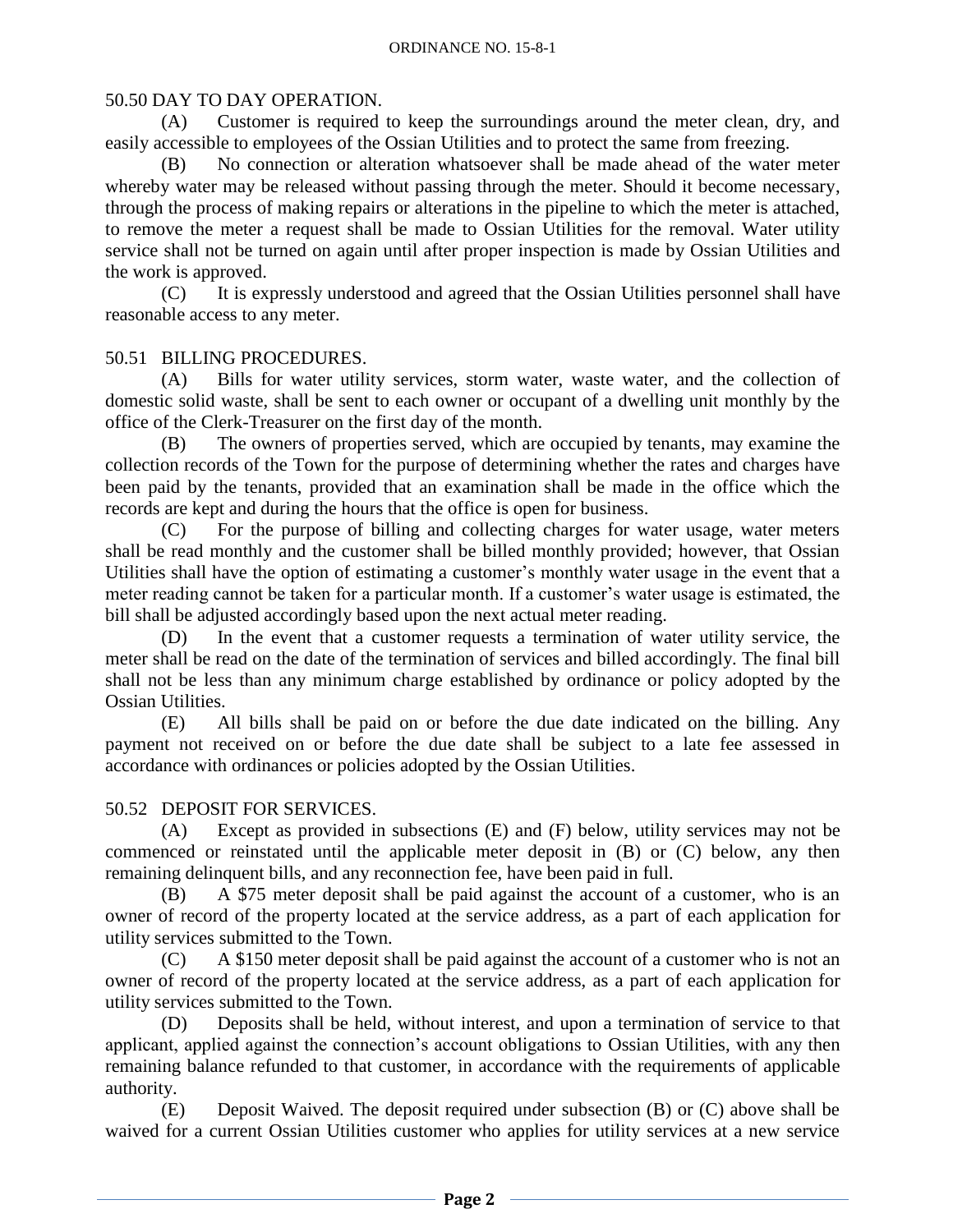address who, within the last 12 billing cycles, has: (i) no more than one delinquent payment charge assessed within the last 12 billing cycles, (ii) no returned check charges, and (iii) no discontinuance of service for nonpayment.

(F) Deposit Reduced. The deposit required under subsection (B) or (C) above shall be reduced to \$25.00 for a customer who applies for utility services that is not a current Ossian Utilities customer but has provided documentation to the Ossian Utilities from a like utility service provider that, within the last 12 billing cycles, he or she has: (i) no more than one delinquent payment charge assessed, (ii) no returned check charges, and (iii) no discontinuance of service for nonpayment."

### 50.53 DELINQUENT PAYMENT CHARGES.

(A) Customer's failure to pay the charges identified in Section 51.18 within 30 days from billing shall incur a 10% late charge on the delinquent solid waste charges.

(B) Customer's failure to pay the charges identified in Section 52.01 within 20 days from billing shall incur a 10% late charge on the delinquent storm water charges.

(C) Customer's failure to pay the charges identified in Section 52.50 within 20 days from billing shall incur a 10% late charge on the delinquent water charges.

(D) Customer's failure to pay the charges identified in Section 53.01 within 20 days from billing shall incur a 10% late charge on the delinquent waste water charges.

## 50.54 COLLECTION OF DELINQUENT CHARGES.

(A) It shall be the duty of the Clerk-Treasurer, charged with the collection of rates or charges, to enforce payment thereof, together with the penalty herein provided.

(B) In the event that a lawsuit is filed to collect a delinquent utility bill, Town shall recover its costs of collection, including attorney's fees and court costs.

### 50.55 INSUFFICIENT CHECK CHARGE.

There will be a charge of \$20 assessed to the consumer for each check which is returned to the Town for non-sufficient funds. Personal checks will not be accepted as payment on the account of a consumer which has had one or more such bad checks in the most recent 12 monthly billing periods.

### 50.56 DISCONTINUANCE OF SERVICE FOR NONPAYMENT.

If the utility bill is not paid within 10 days from the date due thereof, as stated on the bill, the past due amount will be indicated on the following bill. If the past due amount still remains unpaid as of the next following billing date, a disconnect notice shall be mailed to the user. If the utility bill is not paid within seven (7) from the date the disconnect notice is mailed, the water service shall be turned off at the curb shut-off valve.

## 50.57 RECONNECTION CHARGE.

When utility service is discontinued for nonpayment, a charge of \$50 shall be made for disconnecting the water service. This charge must be paid and customer must replenish the deposit required by Section 50.52 before the water will be reconnected.

### 50.58 TEMPORARY DISCONNECT CHARGE.

(A) A user shall pay a charge of \$25 for each request that water and waste water services be discontinued for a period of time.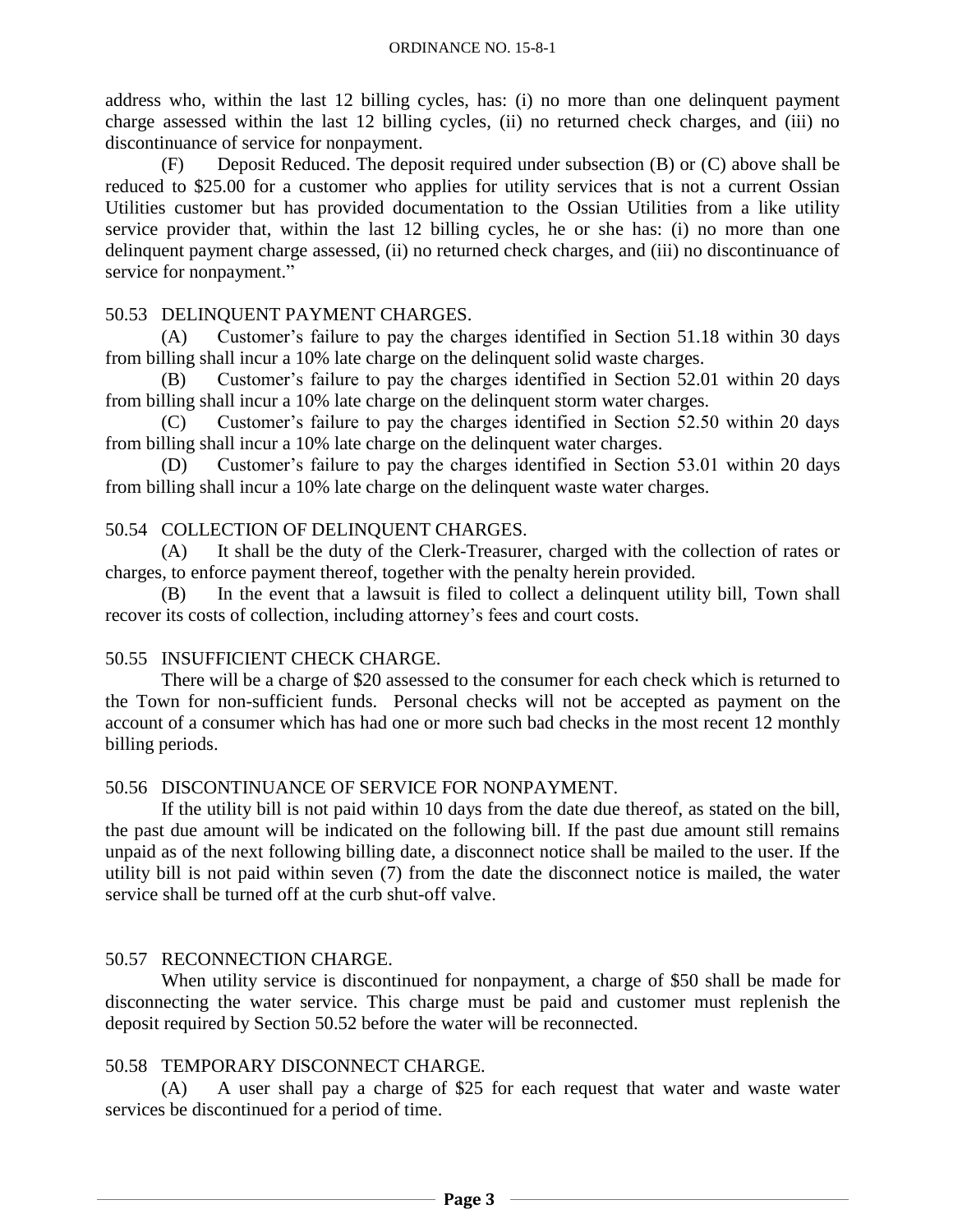(B) This charge shall be assessed and payable upon customer submitting the turn off request.

# 50.59 SERVICE CALLS AND FEES.

(A) Work Hours for Ossian Utilities are Monday-Friday 7:00 am - 3:30 pm. Any service call outside of these hours will be considered an after-hours service call.

(B) Ossian Utilities is responsible for and will maintain and repair the pipes connecting the water main to the customer's property, from the main up to and including the curb stop or meter pit, and the water meter. Customer is responsible for the maintenance and repair of the pipe from the curb stop or meter pit, excluding any inside meter, up to and within any structures served by the Ossian Utilities.

(C) An after-hours service fee of \$125 will be charged for each service call for a situation on the customer's side of Town's curb stop or meter pit.

(D) It is the customer's responsibility to supply sufficient heat to prevent freezing of the water meter. If the meter is discovered to be frozen due to insufficient heat the customer shall pay Town \$25.00 for repair of freeze plate, or cost of meter materials together with all applicable service calls and fees.

# 50.70 PROHIBITIONS.

(A) No person, without written authority from the Town, shall turn on the water to any service. This rule does not prevent plumbers from testing their work, but they must not in any case leave the water turned on without written authority from the Town Manager.

(B) No person without written authority from the Town Manager, shall tamper with or permit any tampering with any service pipe, curb stop or service valve, meter or meter seal or any other appliance or equipment owned by the utility.

(C) There shall be no cross-connections of water systems between private wells and the public water system.

(D) The use of any jumper line of other connector to obtain water service without the Town's connection or approval is prohibited.

(E) The digging and construction of water wells for private use, whether commercial or residential, shall be prohibited within the corporate boundaries of the Town. This shall not prohibit the use or repair of water wells that exist within the Town at the time of the passage of this section.

(F) No person shall open any fire hydrant or remove or obstruct the stopcock of any hydrant, or place or deposit any dirt or other material in any stopcock boxes, or meter boxes or turn any public or private stopcock or commit any act tending to obstruct the use thereof.

(G) It shall be unlawful, except in time of fire, to draw or cause the water to be removed from any public or private hydrant, unless metered, or to open any valve on the hydrants, or fire protection openings except in case of fire. This is not intended to prevent any department from using fire hydrants to flush sewers.

(H) There shall be no waste of water either to prevent freezing of water lines or for any other purpose. Water will not be furnished to premises where there are leaky pipes or fixtures. When like conditions are found, the supply will be shut off until repairs have been made. Consumers shall keep their own service pipes in repair and protect same from freezing at their own expense, and must prevent all unnecessary waste or use of water

# 50.80 INVOLUNTARY DISCONNECTION.

(A) Upon written notice provided to the customer at least 7 days before termination of service, advising the customer of date of proposed disconnect, specific basis for disconnection,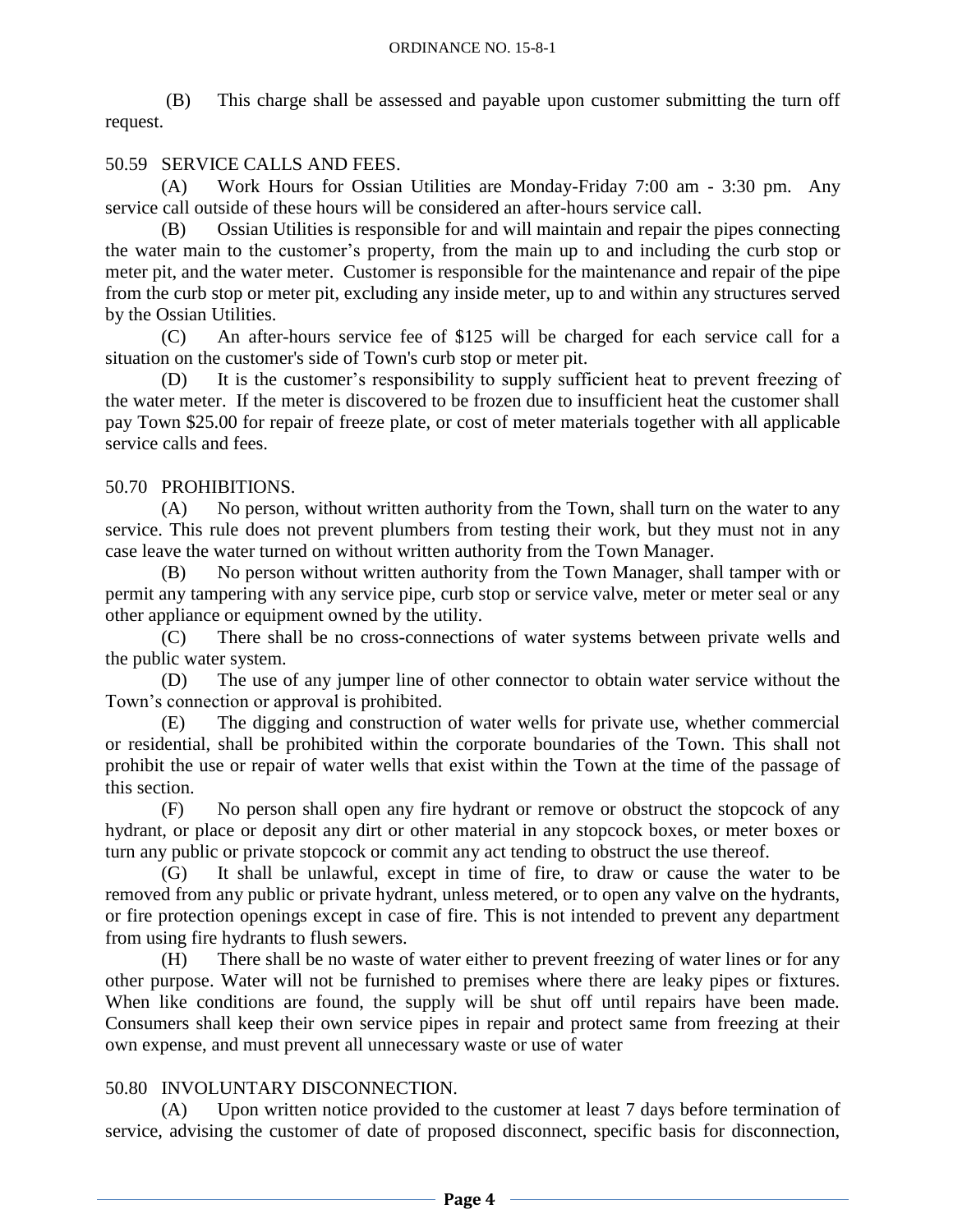the telephone number for the utilities office, a reference to where the customer can find information concerning their rights, the Town may disconnect utility service without request of the customer:

(1) For failure to repair any leak in the service pipe or appurtenances between the service connection and the meter, in any private protection system, or other unmetered facilities;

(2) For failure to timely pay the bill or other charges in connection with Ossian Utilities services;

(3) For failure to provide reasonable, unobstructed and nonhazardous access to the premises and meter, appliance and/or other utility-owned equipment so that representatives of the utility may take meter readings, make all necessary inspections, and maintain, replace or remove the meter, appliances and/or equipment of the utility;

(4) Upon discovery of improper installation of a new service pipe and appurtenances, or alteration or removal of existing service pipe and appurtenances, including the meter, without written authority of the utility;

(5) If a customer issues or causes to be issued a check for services which is not honored because of insufficient funds or no account found; or

(6) For failure to comply with the terms of an extension payment agreement.

(B) Town may disconnect utility service without request of the customer and without advance notice to the customer only if:

(1) A condition dangerous or hazardous to life, physical safety, or property exists;

(2) Under order of any court, the IURC, or other duly authorized public authority;

(3) Fraudulent or unauthorized use of water is detected and the utility has reasonable grounds to believe the affected customer is responsible for the use; or

(4) The utility's regulating or measuring equipment has been tampered with and the utility has reasonable grounds to believe that the affected customer is responsible for the tampering.

(C) Reconnection after remedying the condition triggering termination of service, paying all delinquent charges to the utility, and paying any applicable deposit or reconnection fees, shall be completed within one business day.

## 50.81 VOLUNTARY DISCONNECTION.

(A) Whenever a request is made to and complied with by the Town that a customer's water service be shut off at the Town's water valve for routine or emergency repairs to the inside plumbing; the property owner shall install a shut off valve immediately before the meter when the meter setting is inside the building structure; or immediately after the point where the service pipe enters the building structure if the meter setting is outside the building as a precondition to water service being restored.

### 50.90 EMERGENCY MEASURES.

In the event that the Town Manager or his or her authorized employee determines that the Town's water system is in imminent danger of a shortage of water or is experiencing a shortage of water, the Town Manager shall declare a water emergency and the Council shall prescribe rules for conservation of water until a time as the emergency is determined by the Town Manager to have passed."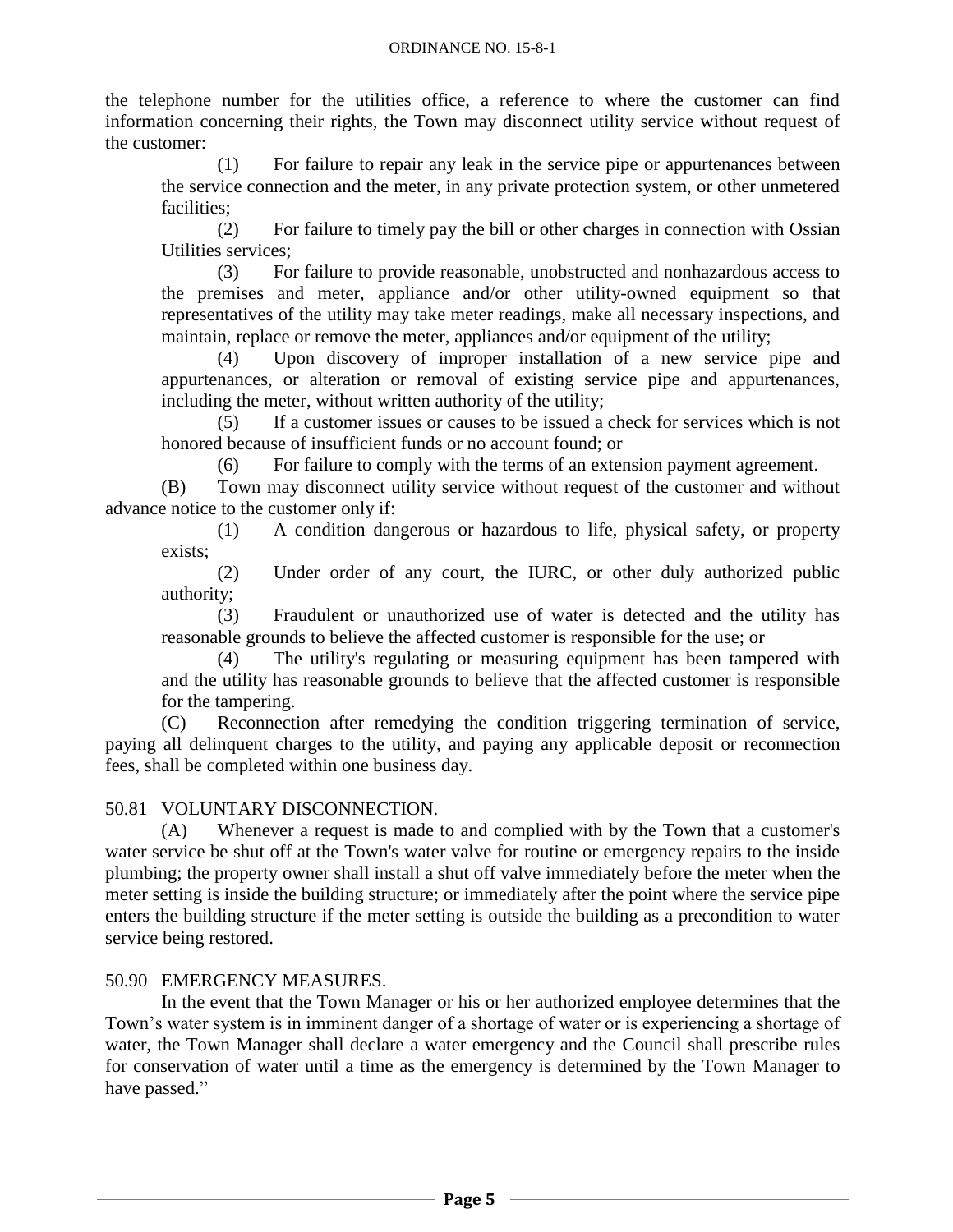BE IT FURTHER ORDAINED, by the Town Council of the Town of Ossian, Indiana, that Chapter 51 of the Town of Ossian Code of Ordinances be and is hereby amended by inserting the following definition between the existing definitions of "CONTRACTOR" and "DEAD ANIMALS" within Section 51.15:

"CURBSIDE. That portion of right-of-way adjacent to paved or traveled Town roadways."

BE IT FURTHER ORDAINED, by the Town Council of the Town of Ossian, Indiana, that Chapter 51 of the Town of Ossian Code of Ordinances be and is hereby amended by inserting the following:

"51.02 SOLID WASTE REVENUE FUND.

(A) There is hereby established a Solid Waste Revenue Fund on the books and accounts of the Town.

(B) The Solid Waste Revenue Fund shall be subject to all of the provisions of Indiana law with respect to the deposit of funds, the filing of claims for payments therefrom, and funds therefrom shall be paid by the Clerk-Treasurer only on the appropriation and approval for payment as provided by law.

(C) All user charges imposed and collected by the Town for the collection, receipt, acceptance and disposal of domestic solid waste under the provisions of this chapter shall be deposited in the Solid Waste Revenue Fund."

BE IT FURTHER ORDAINED, by the Town Council of the Town of Ossian, Indiana, that Section 51.17 of the Town of Ossian Code of Ordinances be and is hereby amended by deleting subsection (D) in its entirety and inserting the following:

"(D) The owner or occupant of a unit shall dispose of domestic solid waste in the container provided by the contractor and shall maintain in good order that container. Refuse bags for pickup must be plastic bags provided by the contractor for a cost.

(E) Each container, bag and bundle shall be placed at curbside for collection. Containers, bags and bundles shall be placed as close to the roadway as practicable without interfering with or endangering the movement of vehicles or pedestrians. When construction work is being performed in the right-of-way, containers, bags and bundles shall be placed as close as practicable to an access point for the collection vehicle. Contractor may decline to collect any container, bag and bundle not so placed or any residential refuse not in a bag.

(F) Solid waste disposal containers intended for collection shall be placed by the owner or occupant of the unit at the collection point no earlier than 7:00 p.m. of the day proceeding the collection and no later than 6:00 a.m. on the day of collection. Containers shall be removed from the collection point after collection by 7:00 p.m. on the day of collection.

(G) The schedule of routes and days for the weekly domestic solid waste collection created by this chapter shall be determined by the Town Council and the contractor.

(H) The contractor will be required to provide town clean-up 1 day, per year, of all household trash and rubbish placed at the curb, at a time to be agreed upon by the Town Council and the contractor. This service will be provided at no additional cost.

(I) Bulk items acceptable for limited collection under the provisions of this chapter shall include, but not be limited to debris, empty cartons, crates, boxes, wrapping materials, discarded furniture, appliances, large crates, toys, bicycles, plumbing fixtures and barrels. Acceptable bulk items shall not be collected during regular weekly collection of domestic solid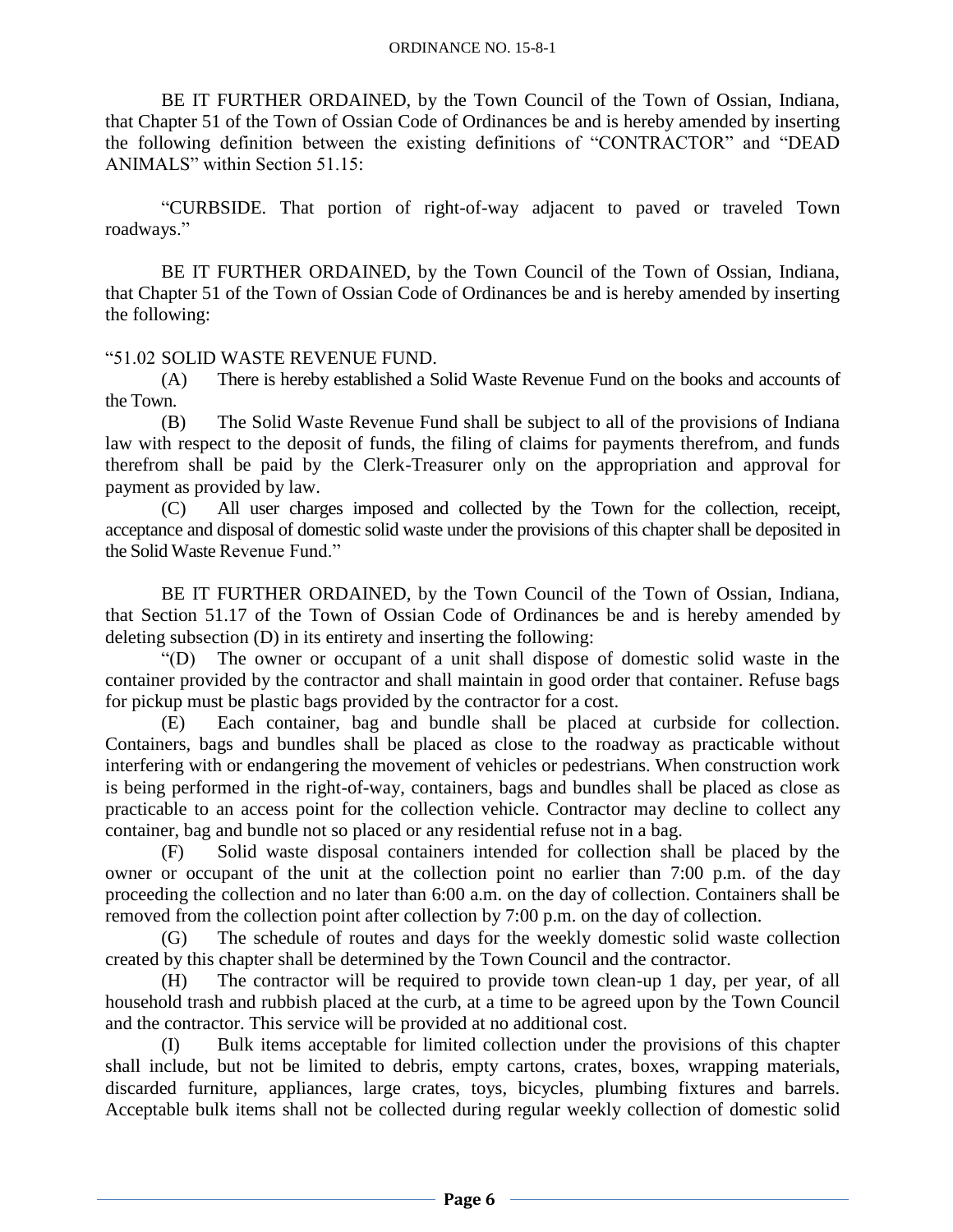waste, but rather may be collected at a time and a price negotiated between the owner/occupant and the contractor at the regular collection point."

BE IT FURTHER ORDAINED, by the Town Council of the Town of Ossian, Indiana, that Chapter 51 of the Town of Ossian Code of Ordinances be and is hereby amended by deleting Section 51.18 in its entirety and inserting the following:

### "51.18 CHARGES FOR SOLID WASTE.

(A) The user fee to be paid by unit for services rendered under this chapter shall be established from time to time by ordinance of the Town Council and shall be sufficient to cover the cost and expense of administration of this domestic solid waste collection service including, but not limited, to the funding of the cost of any agreement between the Town and any person for the collection, receipt, acceptance and disposal of domestic solid waste produced within the corporate limits of the Town.

(B) Each unit shall be assessed and pay to the Town a user fee for domestic solid waste collection and disposal at the following phases:

(1) Phase 1: A monthly charge of \$12.95 plus an administration fee of \$1 for a total of \$13.95 shall be effective for the first full monthly billing period of the solid waste utility following the adoption and effectiveness of this amendment.

(2) Phase II: A monthly charge of \$13.34 plus an administration fee of \$1 for a total of \$14.34 shall supersede and replace the Phase I rates effective as of and for and after the first full monthly billing period of the solid waste utility following September 30, 2010.

(3) Phase III: A monthly charge of \$13.74 plus an administration fee of \$1 for a total of \$14.74 shall supersede and replace the Phase II rates effective as of and for and after the first full monthly billing period of the solid waste utility following September 30, 2011.

(4) Phase IV: A monthly charge of \$14.01 plus an administration fee of \$1 for a total of \$15.01 shall supersede and replace the Phase III rates effective as of and for and after the first full monthly billing period of the solid waste utility following September 30, 2012.

(5) Phase V: A monthly charge of \$14.30 plus an administration fee of \$1 for a total of \$15.30 shall supersede and replace the Phase IV rates effective as of and for and after the first full monthly billing period of the solid waste utility following September 30, 2013.

(6) Phase VI: A monthly charge of \$14.58 plus an administration fee of \$1 for a total of \$15.58 shall supersede and replace the Phase V rates effective as of and for and after the first full monthly billing period of the solid waste utility following September 30, 2014.

(7) Phase VII: A monthly charge of \$14.87 plus an administration fee of \$1 for a total of \$15.87 shall supersede and replace the Phase VI rates effective as of and for and after the first full monthly billing period of the solid waste utility following September 30, 2015.

(C) All units within the Town shall be subject to the user charge set forth herein.

(D) The owner or occupant of a dwelling unit on the first day of the month will be responsible for the solid waste charges for that month.

(E) In the event that the user fee to be paid by unit for services rendered under this Chapter is not paid by the occupant, the owner of the unit shall be responsible for the fee and any delinquent payment charges assessed by the Town."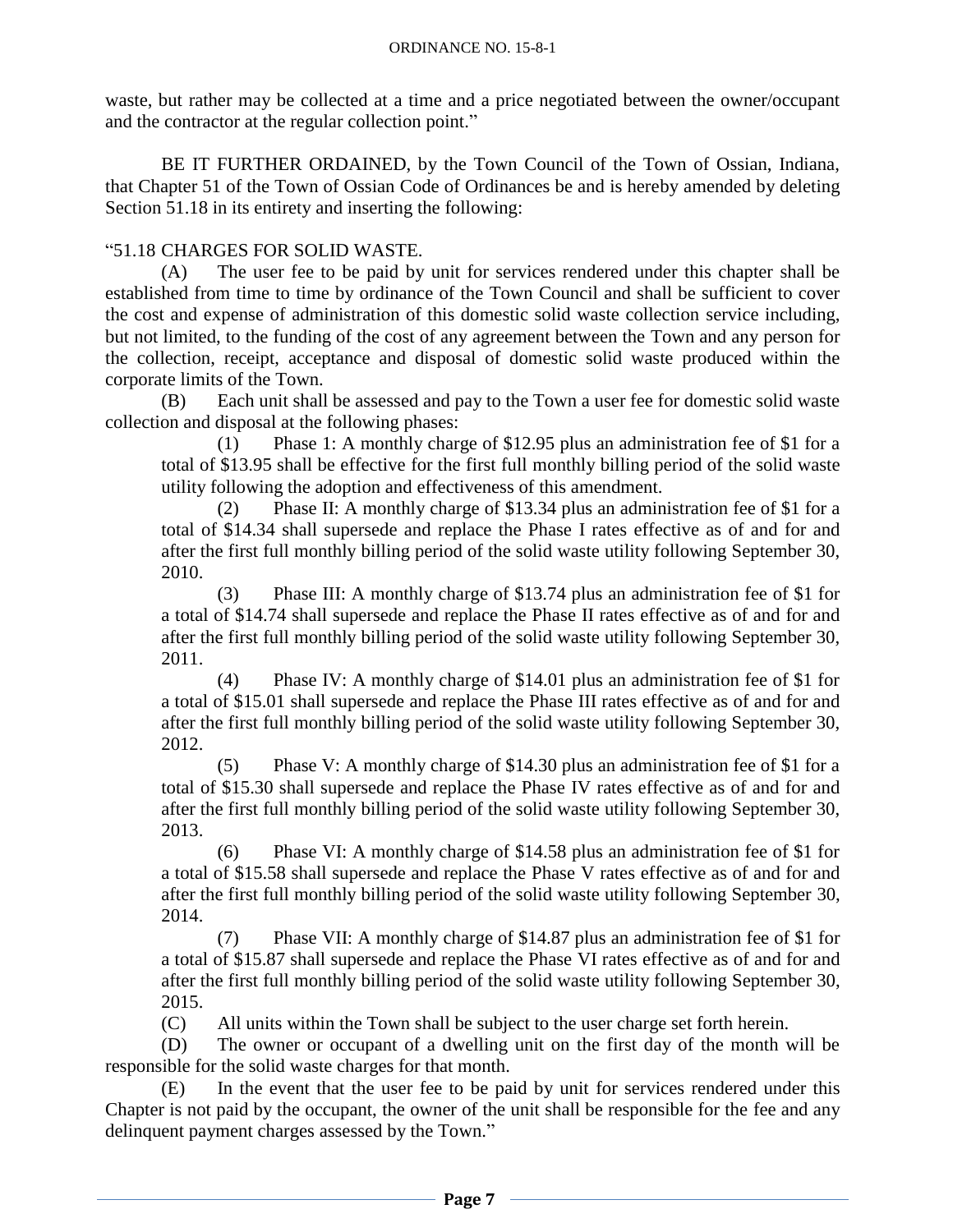BE IT FURTHER ORDAINED, by the Town Council of the Town of Ossian, Indiana, that Chapter 51 of the Town of Ossian Code of Ordinances be and is hereby amended by inserting the following:

### "51.19 MISCELLANEOUS.

(A) The Town Clerk-Treasurer from time to time shall prepare cost studies showing the cost of providing regular and any experimental service in the manner provided in this chapter, including all costs of collecting materials, all moneys saved by not having to pay fees for landfill disposal of materials, and all moneys received from the sale of recyclable materials either by the Town or its contractor.

(B) No person shall, without prior written authorization from the Town, collect any newspapers, glass or aluminum or metal cans/containers or any other domestic solid waste containers that are placed at the curb for collection under the terms of this chapter, provided, however, that the Town may from time to time permit collection to be made by civic organizations that make application therefore if the collection does not violate the terms of any contract for collection. In that case, the organization may keep the money received."

BE IT FURTHER ORDAINED, by the Town Council of the Town of Ossian, Indiana, that Chapter 52 of the Town of Ossian Code of Ordinances be and is hereby amended by deleting Sections 52.01(B) in its entirety and inserting the following:

"(B) There is hereby established a Storm Water Revenue Fund on the books and accounts of the Town, and all user charges imposed and collected by the Town for the collection, receipt, acceptance and treatment of storm water under the provisions of this chapter shall be deposited in said fund."

BE IT FURTHER ORDAINED, by the Town Council of the Town of Ossian, Indiana, that Chapter 52 of the Town of Ossian Code of Ordinances be and is hereby amended by deleting Sections 52.02, 52.03, and 52.04 in their entirety and inserting the following:

### "52.02 ASSESSMENT LIEN

(A) Delinquent fees and charges shall be assessed against real property constitute a lien against the property assessed. The lien is superior to all other liens except tax liens. Except as provided in subsections (b) and (c), the lien attaches when notice of the lien is filed in the county recorder's office under I.C. 8-1.5-5-30.

(B) In the event a service address is occupied by someone other than the owner, the delinquent fees and charges shall be assessed against real property and constitute a lien against the property only if the utility notifies the owner not later than twenty (20) days after the time the fees become sixty (60) days delinquent. A notice sent to the owner under this subsection must be sent by first class mail or by certified mail, return receipt requested (or an equivalent service permitted under I.C. 1-1-7-1) to: (i) the owner of record of real property with a single owner; or (ii) at least one (1) of the owners of real property with multiple owners; at the last address of the owner for the property as indicated in the records of the county auditor on the date of the notice of the delinquency, or to another address specified by the owner, in a written notice to the utility, at which the owner requests to receive a notice of delinquency under this subsection. The cost of sending notice under this subsection is an administrative cost that may be billed to the owner.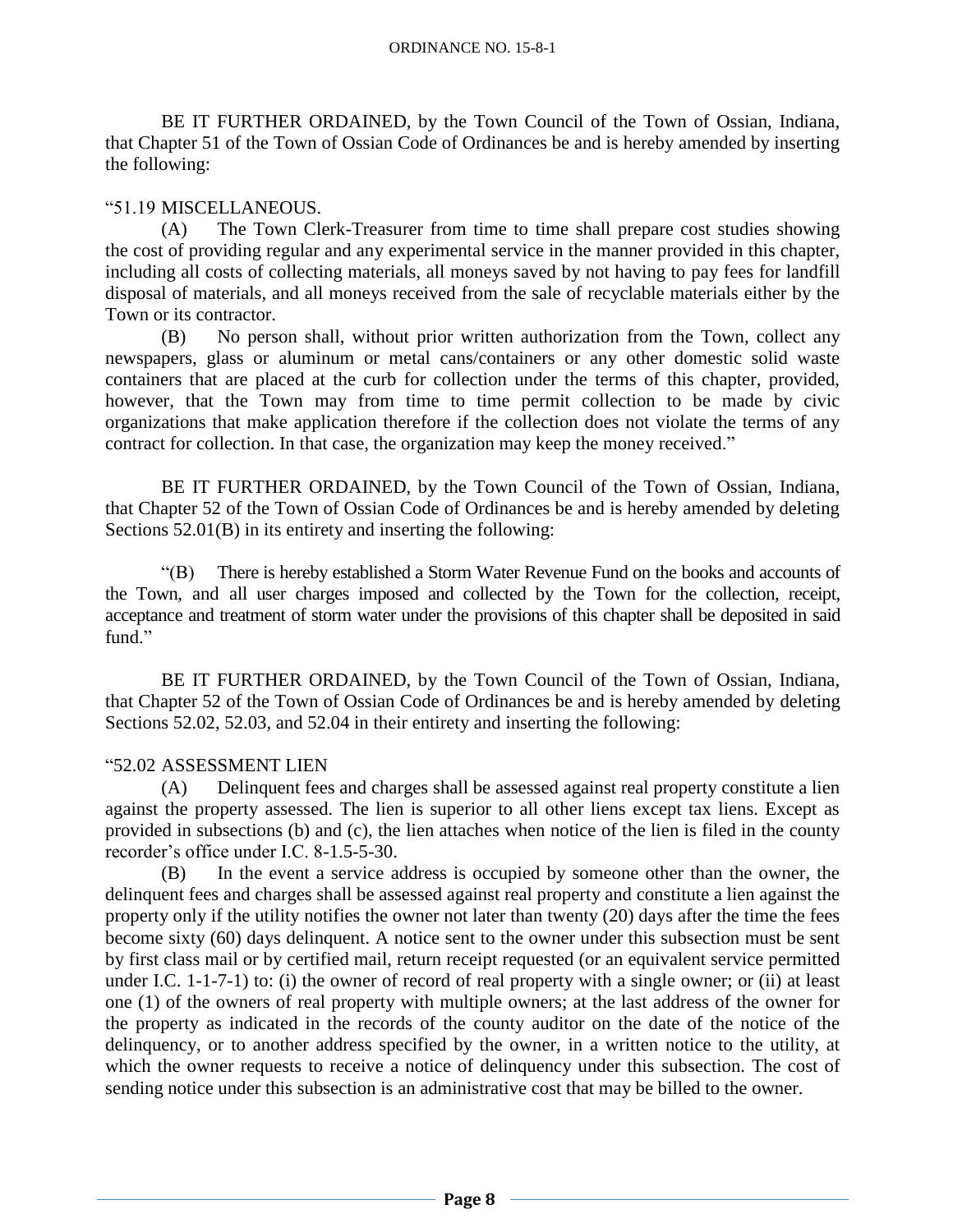(C) Delinquent fees and charges are not enforceable as a lien against a subsequent owner of property unless the lien for the fee was recorded with the county recorder before the conveyance to the subsequent owner."

BE IT FURTHER ORDAINED, by the Town Council of the Town of Ossian, Indiana, that Chapter 52 of the Town of Ossian Code of Ordinances be and is hereby amended by inserting the following:

#### "52.50 WATER RATES AND CHARGES.

There shall be and there are hereby established for the use of and the service rendered by the municipal water utility of the Town, the following rates and charges, based on the use of water supplied by the municipal water utility system:

|    | (A) Metered Rates Per Month: ****                                                                               | Phase $I^*$ | Phase $II^{**}$ | Phase III*** |
|----|-----------------------------------------------------------------------------------------------------------------|-------------|-----------------|--------------|
| 1. | <b>Consumption Per Month</b>                                                                                    |             |                 |              |
|    | First 2,500 gallons                                                                                             | \$4.97      | \$5.94          | \$7.10       |
|    | Next 7,500 gallons                                                                                              | 4.56        | 5.46            | 6.52         |
|    | Next 15,000 gallons                                                                                             | 3.84        | 4.58            | 5.48         |
|    | Next 25,000 gallons                                                                                             | 3.01        | 3.60            | 4.30         |
|    | Over 50,000 gallons                                                                                             | 2.28        | 2.73            | 3.26         |
| 2. | <b>Minimum Monthly Charge</b>                                                                                   |             |                 |              |
|    | Each customer (user) shall pay a<br>minimum charge each month in the<br>amount of:                              | 12.43       | 14.85           | 17.75        |
|    | (B) Fire Protection Charges: For stand-by<br>ready-to-serve, fire demand, the<br>following charges shall apply: |             |                 |              |
| 1. | Hydrant charge - per hydrant, per<br>annum:                                                                     |             |                 |              |
|    | Municipal                                                                                                       | 179.31      | 214.28          | 256.06       |
|    | Private                                                                                                         | 179.31      | 214.28          | 256.06       |
| 2. | Fire sprinkler connections, per<br>connection, per annum:                                                       |             |                 |              |
|    | 2-inch connection                                                                                               | 19,96       | 23,85           | 28,50        |
|    | 3-inch connection                                                                                               | 44.81       | 53.55           | 63.99        |
|    | 4-inch connection                                                                                               | 79.89       | 95.46           | 114.08       |
|    | 6-inch connection                                                                                               | 179.31      | 214.28          | 256.06       |
|    | 8-inch connection                                                                                               | 318.65      | 308.78          | 455.04       |

\* The Phase I rates of (A) and (B) above shall be effective for the first full monthly billing period of the municipal water utility following the adoption and effectiveness of this section.

\*\* The Phase II rates of (A) and (B) above shall supersede and replace those Phase I rates effective as of and for and after the first full monthly billing period of the municipal water utility following June 30, 2009.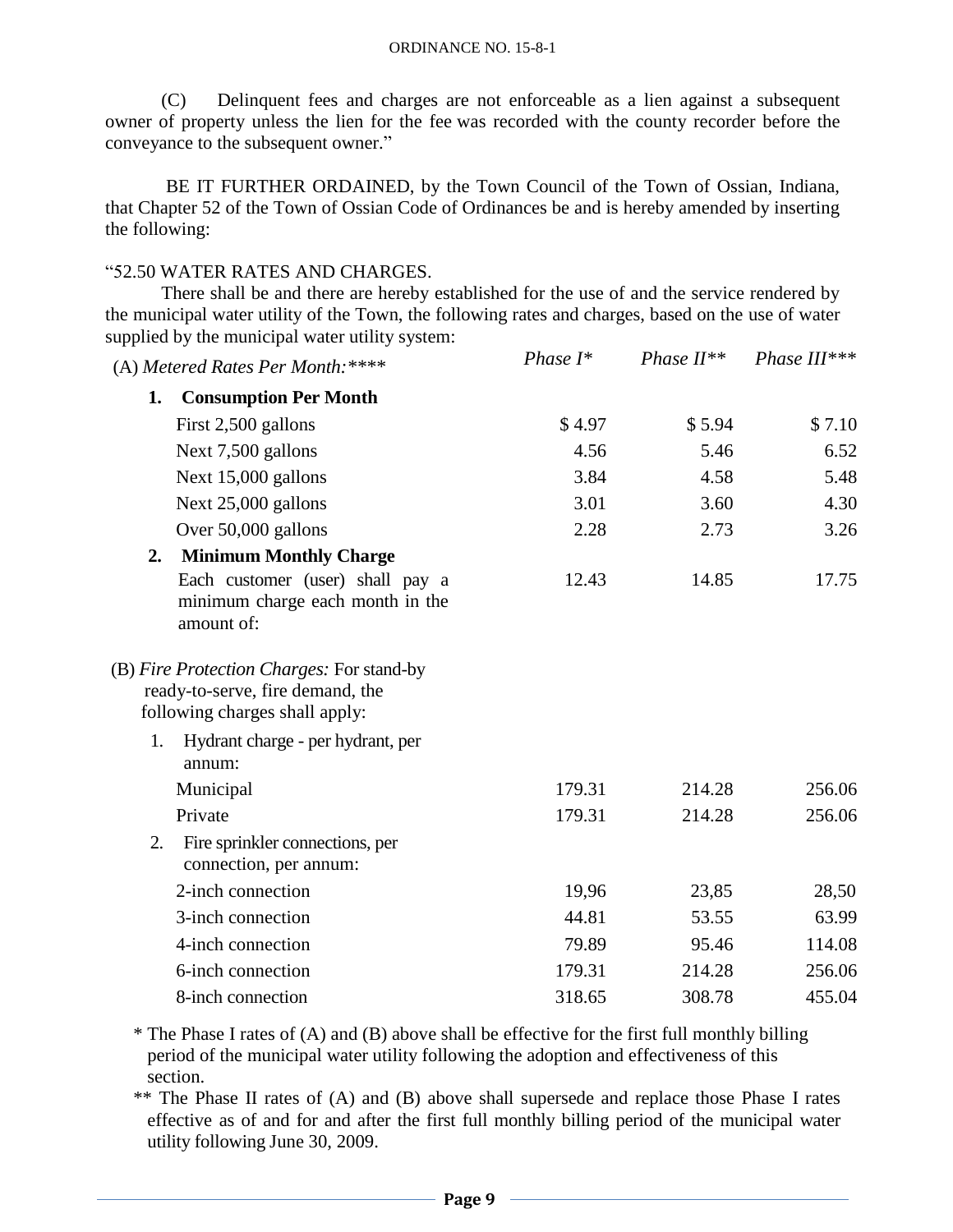- \*\*\* The Phase III rates of (A) and (B) above shall supersede and replace those Phase II rates effective as of and for and after the first full monthly billing period of the municipal water utility following June 30, 2010.
- \*\*\*\* The rates and charges fixed above shall apply to individual customers; they shall not be construed to permit multiple customers being served through one meter, except as expressly authorized in advance in writing by the Town Council.

### 52.51 TEMPORARY USERS.

Water furnished to temporary users, such as contractors, shall be charged on the basis of the metered rates set forth herein."

BE IT FURTHER ORDAINED, by the Town Council of the Town of Ossian, Indiana, that Chapter 52 of the Town of Ossian Code of Ordinances be and is hereby amended by inserting the following:

### "52.80 WATER QUALITY MANAGEMENT PLANNING RESPONSIBILITIES.

The Town desires to be the approved designated Management Agency for the control of water pollution sources within its area of jurisdiction."

BE IT FURTHER ORDAINED, by the Town Council of the Town of Ossian, Indiana, that Chapter 53 of the Town of Ossian Code of Ordinances be and is hereby amended by deleting subsections  $(B)(11)$ ,  $(E)$  and  $(F)$  of 53.01 in their entirety and inserting the following:

"(E) The Town shall make and enforce bylaws and regulation as it deems necessary for: (i) the safe, economic and efficient management of the Town sewer system, (ii) the construction and use of house sewers and connections to the sewer system, and (iii) the regulation, collection, rebating, and refunding of rates and charges."

BE IT FURTHER ORDAINED, by the Town Council of the Town of Ossian, Indiana, that Chapter 53 of the Town of Ossian Code of Ordinances be and is hereby amended by inserting the following:

## "53.02 ASSESSMENT LIEN

(A) Delinquent fees and charges shall be assessed against real property and constitute a lien against the property. The lien is superior to all other liens except tax liens. Except as provided in subsections (b) and (c), the lien attaches when notice of the lien is filed in the county recorder's office under I.C. 36-9-23-33.

(B) In the event a service address is occupied by someone other than the owner, the delinquent fees and charges shall be assessed against real property and constitute a lien against the property only if the utility notifies the owner not later than twenty (20) days after the time the utility fees become sixty (60) days delinquent. A notice sent to the owner under this subsection must be sent by first class mail or by certified mail, return receipt requested (or an equivalent service permitted under I.C. 1-1-7-1) to: (i) the owner of record of real property with a single owner; or (ii) at least one (1) of the owners of real property with multiple owners; at the last address of the owner for the property as indicated in the records of the county auditor on the date of the notice of the delinquency, or to another address specified by the owner, in a written notice to the utility, at which the owner requests to receive a notice of delinquency under this subsection. The cost of sending notice under this subsection is an administrative cost that may be billed to the owner.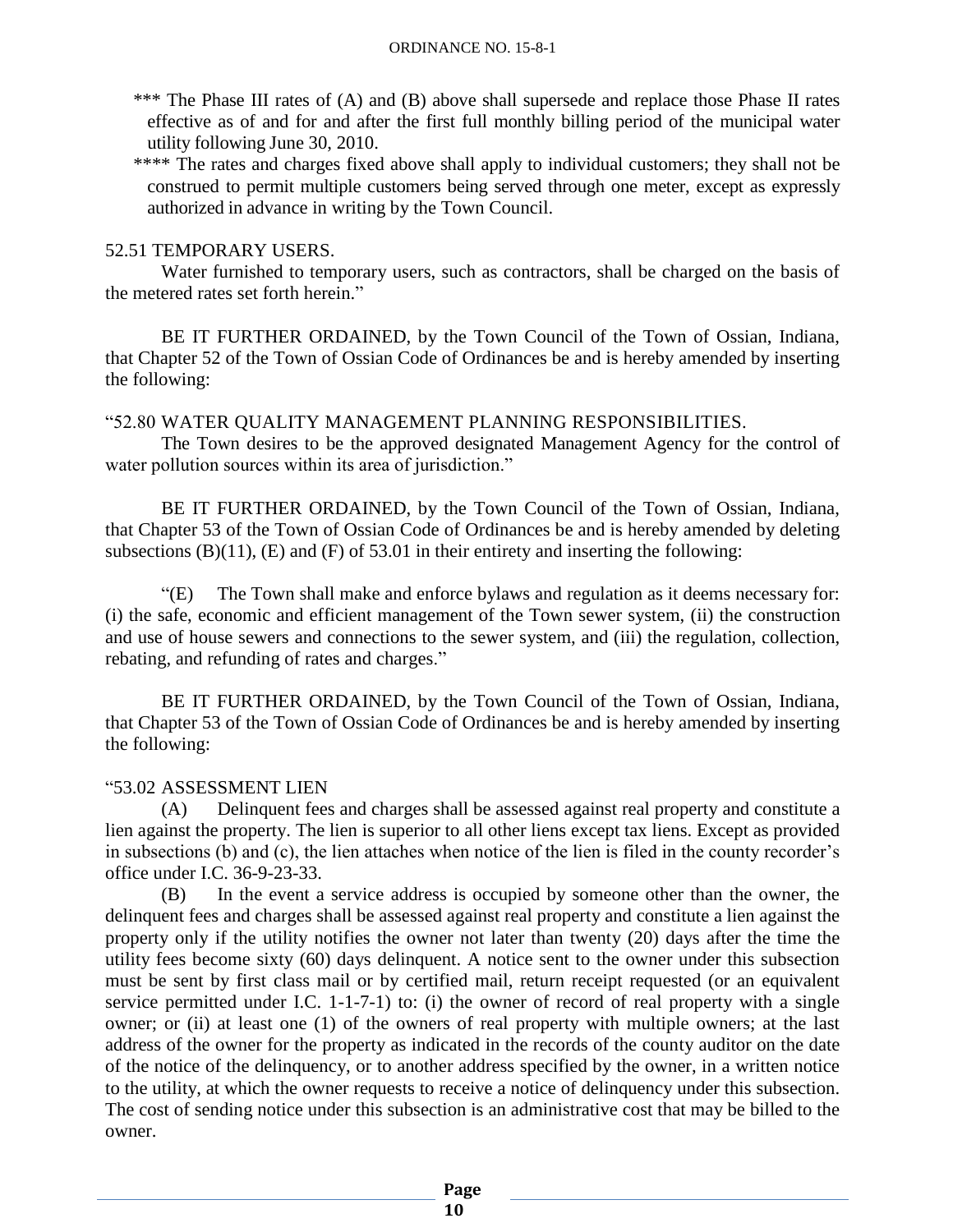(C) Delinquent fees and charges are not enforceable as a lien against a subsequent owner of property unless the lien for the fee was recorded with the county recorder before the conveyance to the subsequent owner."

BE IT FURTHER ORDAINED, by the Town Council of the Town of Ossian, Indiana, that Chapter 53 of the Town of Ossian Code of Ordinances be and is hereby amended by inserting the following:

#### "53.03 DETERMINATION OF CHARGES.

(A) In order that the domestic and residential users of sewage service shall not be penalized for sprinkling lawns during the summer months of June, July, August and September, the billing for sewage service for residences or domestic users for those months shall be based upon the water usage for the previous months of January, February and March.

(B) In the event the water usage for the previous month of January, February and March is greater than the water usage for the months of June, July, August and September, then the billing for sewage services shall be computed on the actual water used in the month for which the sewage service bill is being rendered. Domestic or residential sewage service as applicable to the sprinkling rate shall apply to each lot, parcel of real estate, or building which is occupied and used as a residence by the filing credit applicant during the winter months of January, February and March, and the occupants shall have filed for the sprinkling credit with the Clerk-Treasurer's office during the prescribed time period.

(C) The sprinkling rate shall not apply to any premises which are partially or wholly used for commercial or industrial purposes. In the event a portion of the premises shall be used for commercial or industrial purposes, the owner shall have the privilege of separating the water served through a separate meter and in that case the water usage as registered by the water meter serving such portion of the premises used for residential purposes would qualify under the sprinkling rate."

BE IT FURTHER ORDAINED, that the Town of Ossian Code of Ordinances shall be amended in accordance herewith and that two (2) copies of the Code so amended are kept on file in the Office of the Clerk-Treasurer for public inspection.

BE IT FINALLY ORDAINED that this ordinance shall be in full force and effect following its adoption and publication in accordance with applicable law.